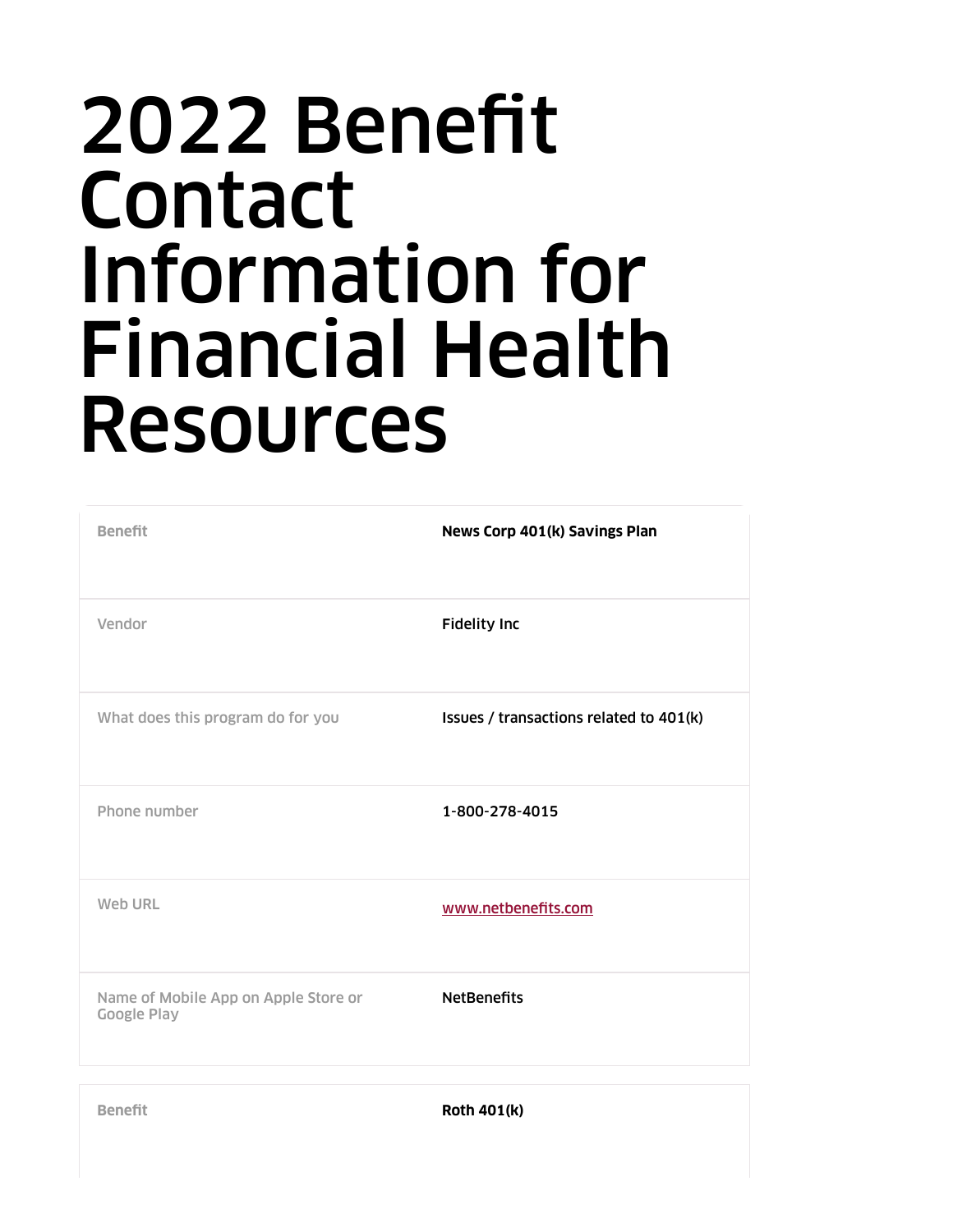| Vendor                                                     | <b>Fidelity Inc</b>                   |
|------------------------------------------------------------|---------------------------------------|
| What does this program do for you                          | Issues/transactions related to 401(k) |
| Phone number                                               | 1-800-278-4015                        |
| Web URL                                                    | www.netbenefits.com                   |
| Name of Mobile App on Apple Store or<br><b>Google Play</b> | <b>NetBenefits</b>                    |

| <b>Benefit</b>                                             | <b>Health Savings Account</b>                                      |
|------------------------------------------------------------|--------------------------------------------------------------------|
| Vendor                                                     | <b>Fidelity Inc</b>                                                |
| What does this program do for you                          | Issues / transactions related to Health<br><b>Savings Accounts</b> |
| Phone number                                               | 1-800-278-4015                                                     |
| Web URL                                                    | www.netbenefits.com                                                |
| Name of Mobile App on Apple Store or<br><b>Google Play</b> | <b>NetBenefits</b>                                                 |
|                                                            |                                                                    |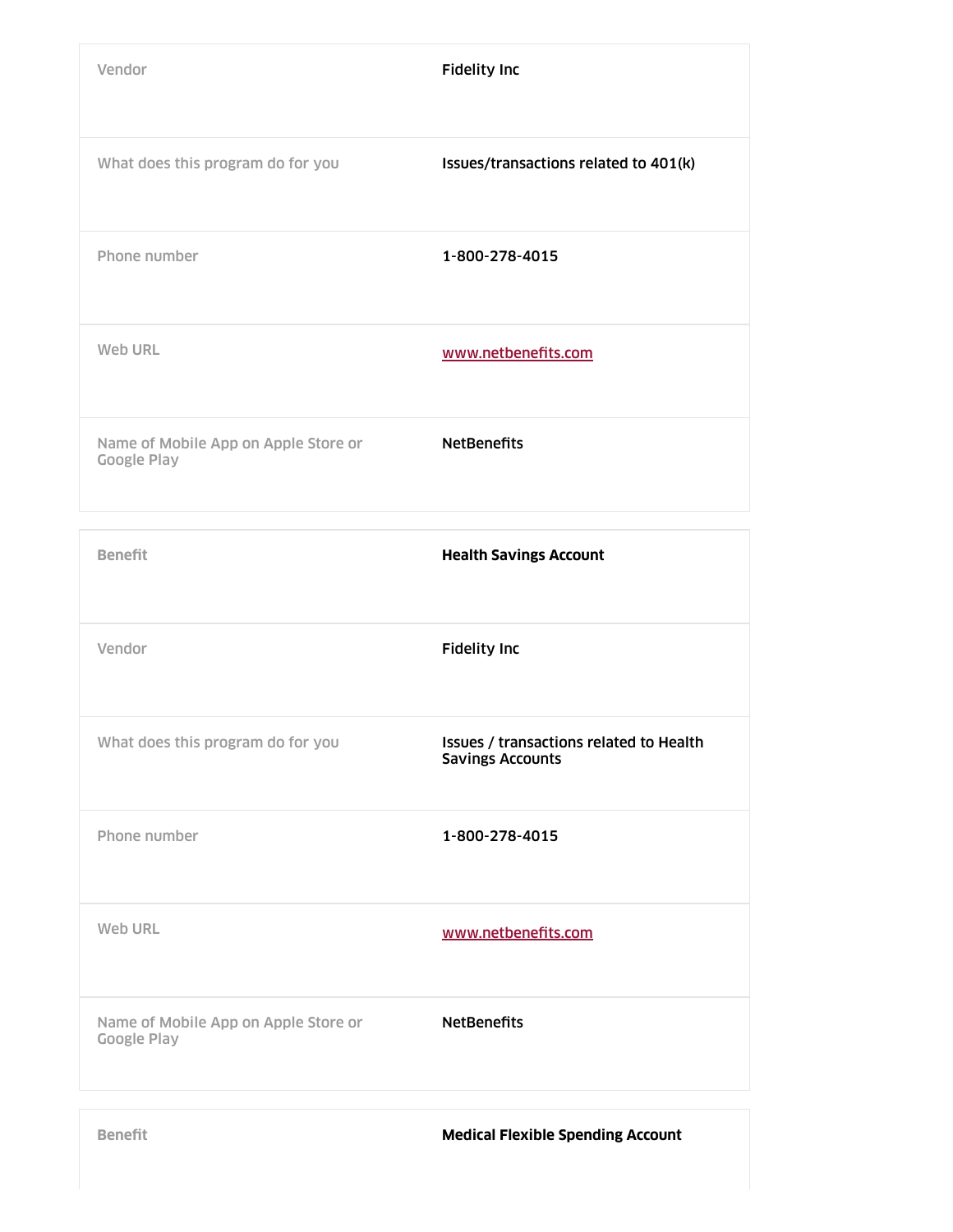| Vendor                                                     | HealthEquity                                                                                                                                |
|------------------------------------------------------------|---------------------------------------------------------------------------------------------------------------------------------------------|
| What does this program do for you                          | Flexible Spending Account coverage,<br>claims, eligibility questions. Submitting<br>claims for Flexible Spending Account<br>reimbursements. |
| Phone number                                               | 1-877-924-3967                                                                                                                              |
| Web URL                                                    | www.healthequity.com/wageworks                                                                                                              |
| Name of Mobile App on Apple Store or<br><b>Google Play</b> | <b>EZ Receipts</b>                                                                                                                          |

| <b>Benefit</b>                                             | <b>Dependent Care Flexible Spending</b><br><b>Account</b>                                                                                   |
|------------------------------------------------------------|---------------------------------------------------------------------------------------------------------------------------------------------|
| Vendor                                                     | <b>HealthEquity</b>                                                                                                                         |
| What does this program do for you                          | Flexible Spending Account coverage,<br>claims, eligibility questions. Submitting<br>claims for Flexible Spending Account<br>reimbursements. |
| Phone number                                               | 1-877-924-3967                                                                                                                              |
| Web URL                                                    | www.healthequity.com/wageworks                                                                                                              |
| Name of Mobile App on Apple Store or<br><b>Google Play</b> | <b>EZ Receipts</b>                                                                                                                          |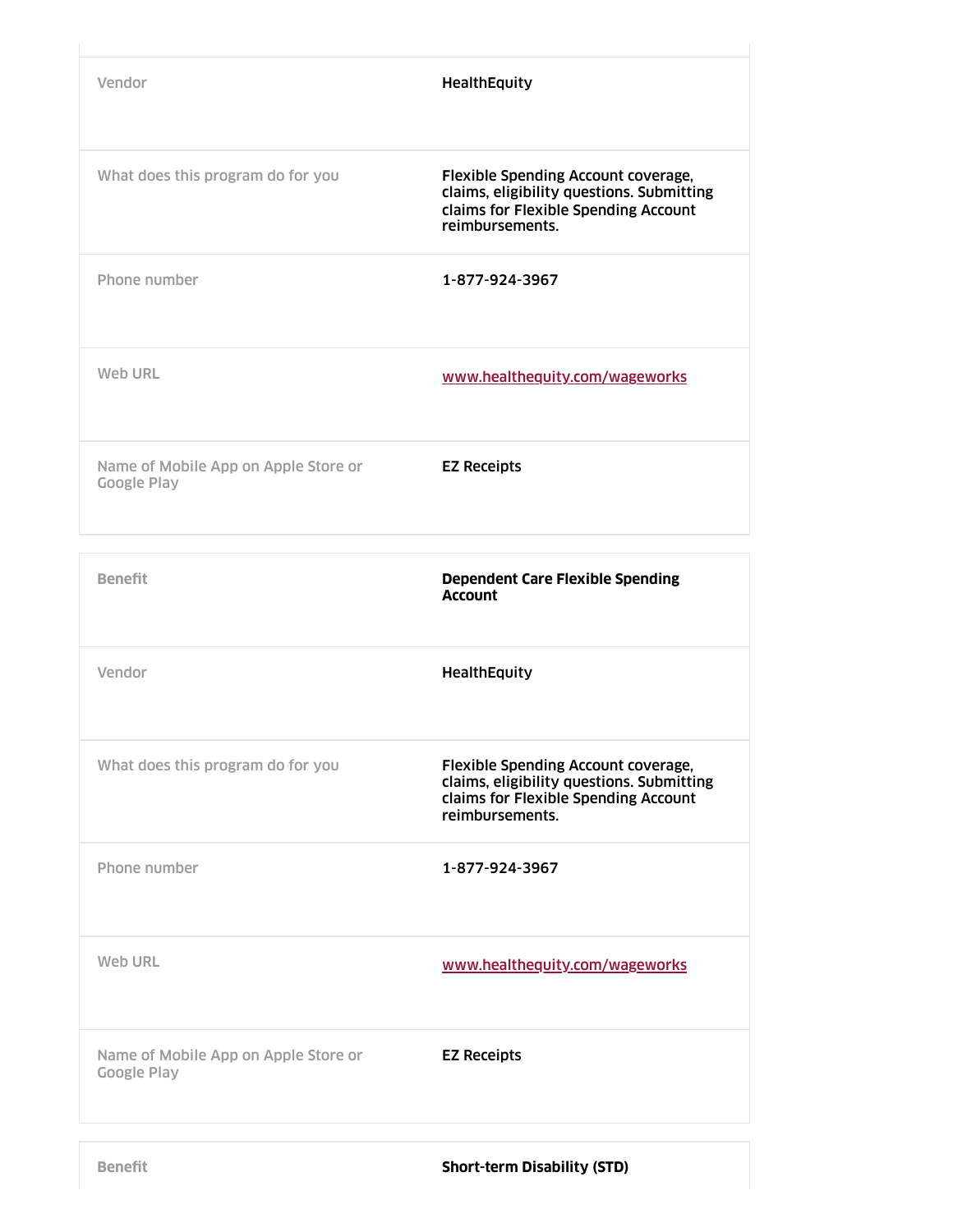| Vendor                                                     | MetLife                                                                             |
|------------------------------------------------------------|-------------------------------------------------------------------------------------|
| What does this program do for you                          | Covers your compensation for any illness<br>related absence greater than five days. |
| Phone number                                               | 1-800-220-1716                                                                      |
| Web URL                                                    | www.mybenefits.metlife.com                                                          |
| Name of Mobile App on Apple Store or<br><b>Google Play</b> | n/a                                                                                 |

| <b>Benefit</b>                                             | Long-term Disability (LTD)                                                        |
|------------------------------------------------------------|-----------------------------------------------------------------------------------|
| Vendor                                                     | <b>MetLife</b>                                                                    |
| What does this program do for you                          | Covers your compensation for any illness<br>related absence greater than 26 weeks |
| Phone number                                               | 1-800-220-1716                                                                    |
| Web URL                                                    | www.mybenefits.metlife.com                                                        |
| Name of Mobile App on Apple Store or<br><b>Google Play</b> | n/a                                                                               |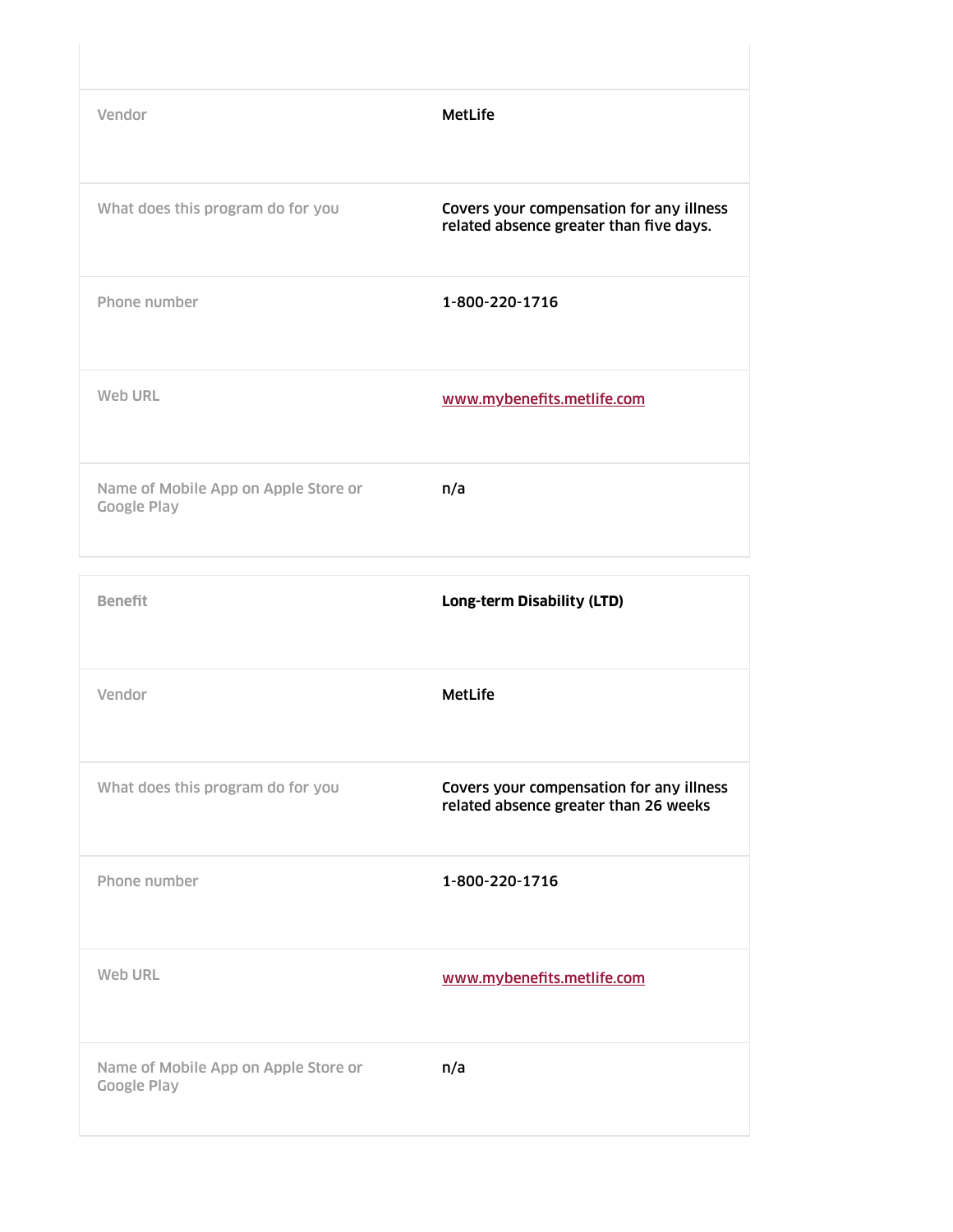| <b>Benefit</b>                                             | <b>Leave of Absence Requests</b>                                                                                                                                     |
|------------------------------------------------------------|----------------------------------------------------------------------------------------------------------------------------------------------------------------------|
| Vendor                                                     | <b>MetLife</b>                                                                                                                                                       |
| What does this program do for you                          | To report any type of non medical / non<br>vacation leave such as parental leave,<br>compassionate leave, Sabbatical etc. As<br>applicable by your company's policy. |
| Phone number                                               | 1-800-220-1716                                                                                                                                                       |
| Web URL                                                    | www.mybenefits.metlife.com                                                                                                                                           |
| Name of Mobile App on Apple Store or<br><b>Google Play</b> | n/a                                                                                                                                                                  |
| <b>Benefit</b>                                             | <b>Basic Life and Accidental Death Insurance</b>                                                                                                                     |
| Vendor                                                     | SunLife                                                                                                                                                              |
| What does this program do for you                          | Life insuranace coverage in the event of<br>your death                                                                                                               |
| Phone number                                               | 1-800-220-1716                                                                                                                                                       |
| Web URL                                                    | www.link2mybenefits.com                                                                                                                                              |
| Name of Mobile App on Apple Store or<br><b>Google Play</b> | EmpyreanGo                                                                                                                                                           |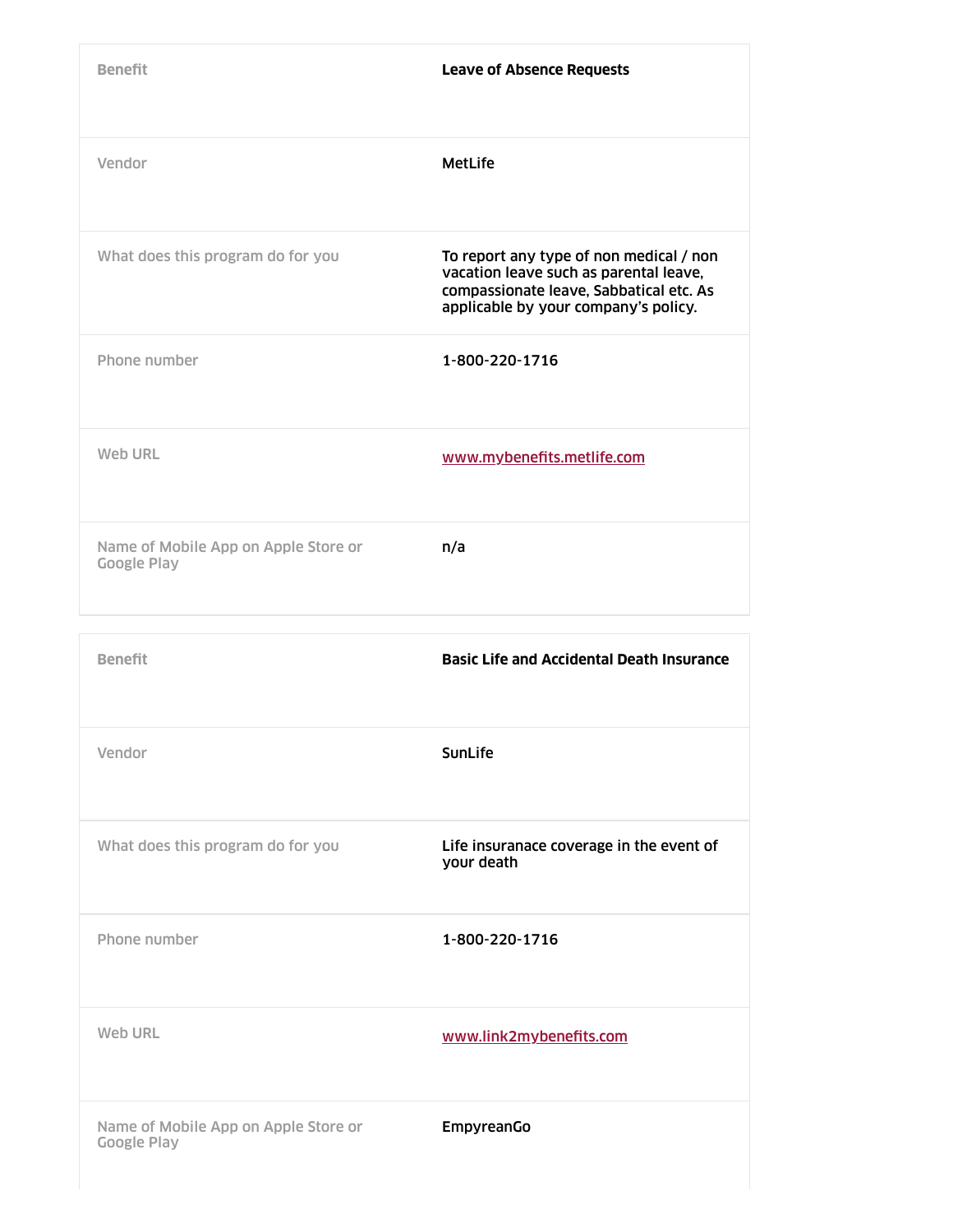| <b>Benefit</b>                                             | <b>Supplemental Life Insurance for</b><br>employees who earn less than \$180k                                                     |
|------------------------------------------------------------|-----------------------------------------------------------------------------------------------------------------------------------|
| Vendor                                                     | SunLife                                                                                                                           |
| What does this program do for you                          | A Term Life policy that covers you for a<br>multiple of your salary.                                                              |
| Phone number                                               | 1-800-220-1716                                                                                                                    |
| Web URL                                                    | www.link2mybenefits.com                                                                                                           |
| Name of Mobile App on Apple Store or<br><b>Google Play</b> | EmpyreanGo                                                                                                                        |
|                                                            |                                                                                                                                   |
|                                                            |                                                                                                                                   |
| <b>Benefit</b>                                             | <b>Group Variable Universal Life Insurance</b><br>for employees who earn more than<br>\$180k                                      |
| Vendor                                                     | <b>MetLife</b>                                                                                                                    |
| What does this program do for you                          | A Group Variable Universal Life Insurance<br>policy that covers multiples of salary at<br>higher levels than our Term Life policy |
| Phone number                                               | 1-800-220-1716                                                                                                                    |
| Web URL                                                    | www.link2mybenefits.com                                                                                                           |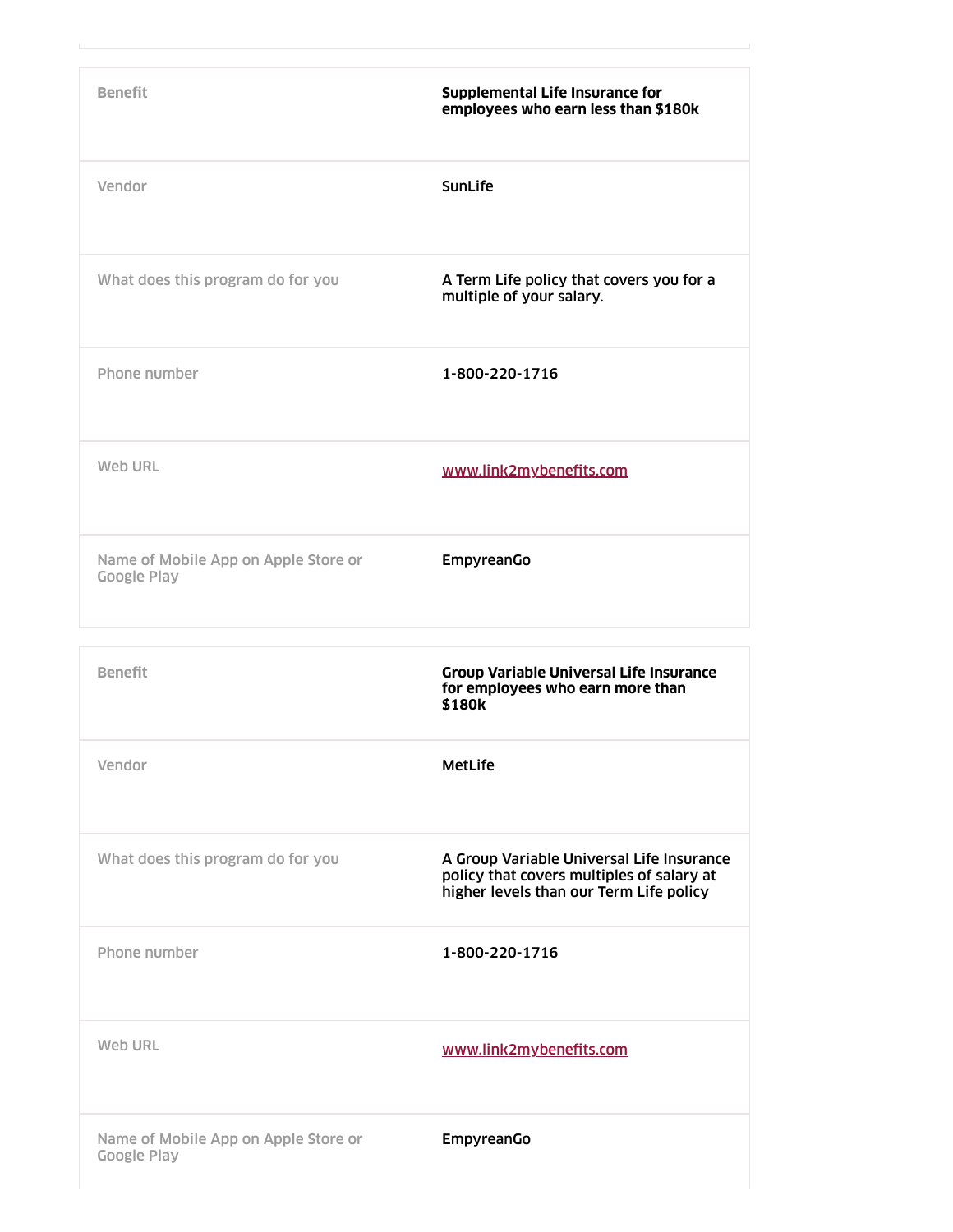| <b>Benefit</b>                                             | <b>Spousal Life Insurance</b>                                                                                                                                                   |
|------------------------------------------------------------|---------------------------------------------------------------------------------------------------------------------------------------------------------------------------------|
| Vendor                                                     | SunLife                                                                                                                                                                         |
| What does this program do for you                          | Term or Group Variable Life (depending<br>on where your own policy is) which<br>covers a spouse or partner in the<br>instance of their passing. Proceeds go to<br>the employee. |
| Phone number                                               | 1-800-220-1716                                                                                                                                                                  |
| Web URL                                                    | www.link2mybenefits.com                                                                                                                                                         |
| Name of Mobile App on Apple Store or<br><b>Google Play</b> | EmpyreanGo                                                                                                                                                                      |
| <b>Benefit</b>                                             | <b>Dependent Life Insurance</b>                                                                                                                                                 |
| Vendor                                                     | SunLife                                                                                                                                                                         |
| What does this program do for you                          | Term or Group Variable Life (depending<br>on where your own policy is) which<br>covers a dependent in the instance of<br>their passing. Proceeds go to the<br>employee.         |
| Phone number                                               | 1-800-220-1716                                                                                                                                                                  |
| Web URL                                                    | www.link2mybenefits.com                                                                                                                                                         |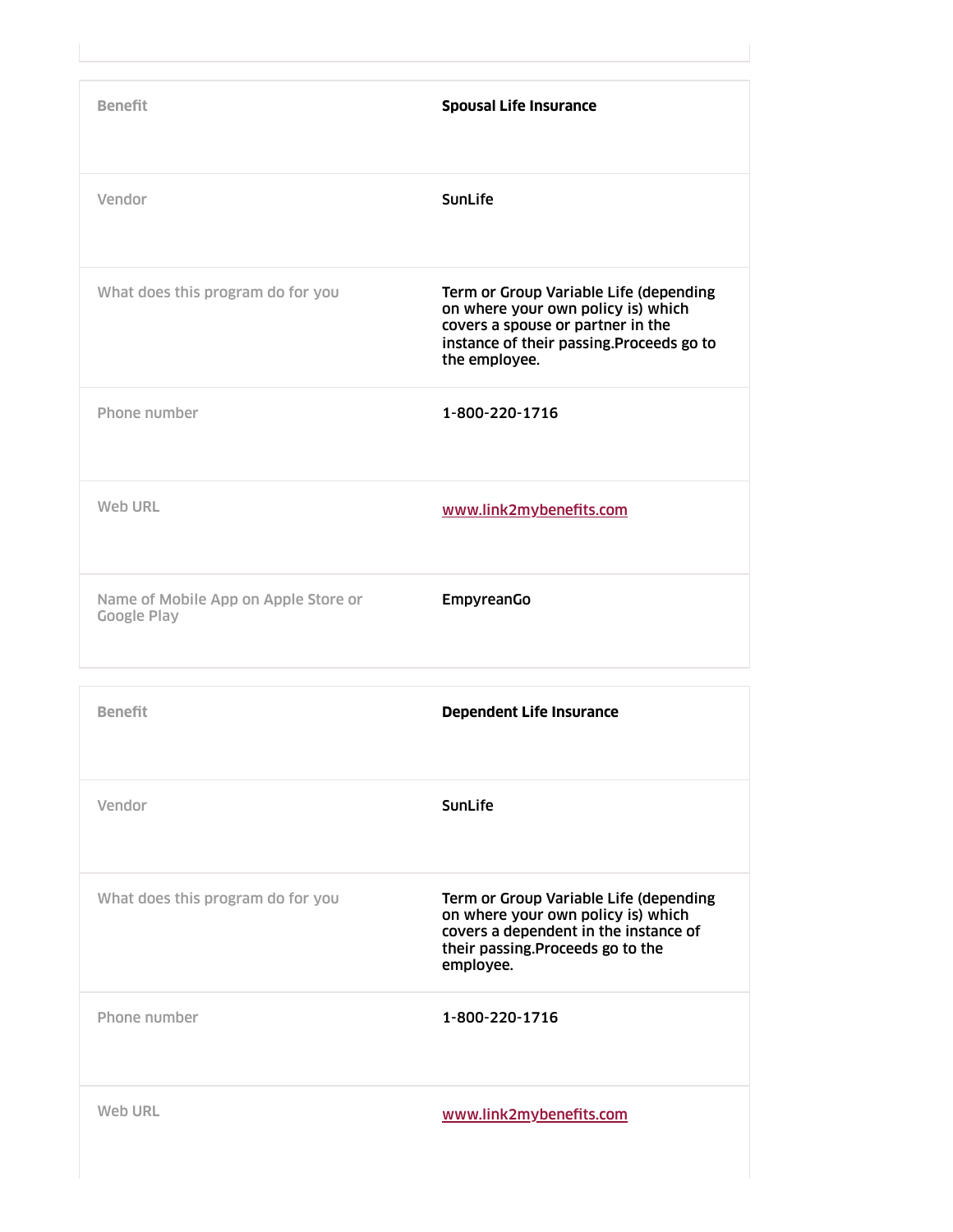| <b>Benefit</b>                                             | <b>Executive Long-term Disability</b>                                                                                                                                                |
|------------------------------------------------------------|--------------------------------------------------------------------------------------------------------------------------------------------------------------------------------------|
| Vendor                                                     | <b>MetLife</b>                                                                                                                                                                       |
| What does this program do for you                          | An employee paid long term disability<br>policy for employees who earn in excess<br>of \$180k that covers a percentage of<br>earnings higher than the company<br>provided basic LTD. |
| Phone number                                               | 1-800-235-3551                                                                                                                                                                       |
| Web URL                                                    | n/a                                                                                                                                                                                  |
| Name of Mobile App on Apple Store or<br><b>Google Play</b> | n/a                                                                                                                                                                                  |
| <b>Benefit</b>                                             | <b>Business Travel Accident</b>                                                                                                                                                      |
|                                                            |                                                                                                                                                                                      |

| Vendor                            | Cigna (DJ) / AIG (all others)                                                                             |
|-----------------------------------|-----------------------------------------------------------------------------------------------------------|
| What does this program do for you | Life and accident insurance for<br>employees who incur an eligible claim<br>while traveling for business. |
| Phone number                      | AIG:1-877-244-6871                                                                                        |
| <b>Web URL</b>                    | n/a                                                                                                       |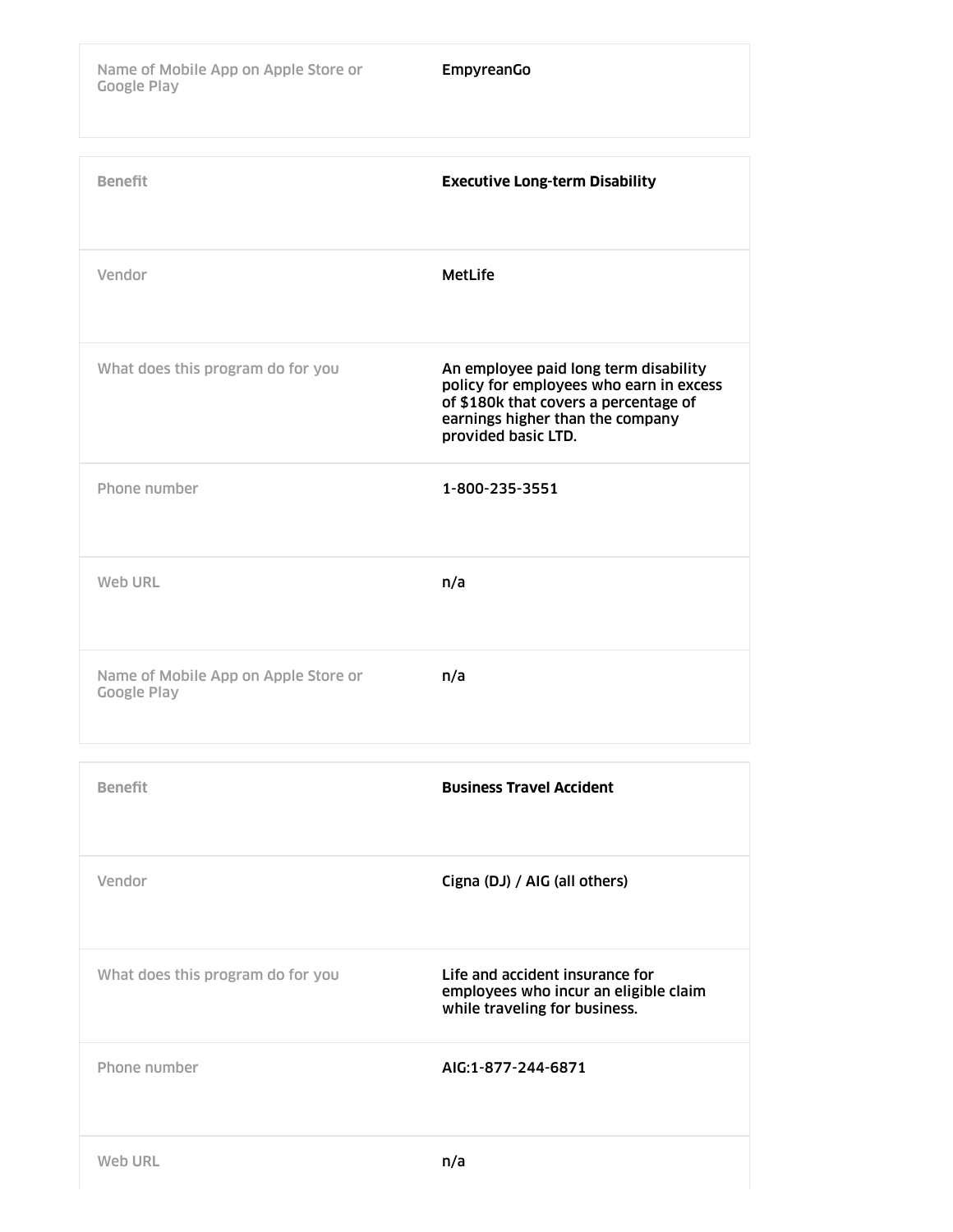Name of Mobile App on Apple Store or **n/a** Google Play

| <b>Benefit</b>                                             | <b>Critical Illness</b>                                                                         |
|------------------------------------------------------------|-------------------------------------------------------------------------------------------------|
| Vendor                                                     | <b>MetLife</b>                                                                                  |
| What does this program do for you                          | Pays a monetary benefit in the instance<br>you are diagnosed with certain critical<br>illnesses |
| Phone number                                               | 1-800-GET-MET8                                                                                  |
| Web URL                                                    | https://www.metlife.com/news-corp                                                               |
| Name of Mobile App on Apple Store or<br><b>Google Play</b> | n/a                                                                                             |

| <b>Benefit</b>                    | <b>Group Accident</b>                                                                        |
|-----------------------------------|----------------------------------------------------------------------------------------------|
| Vendor                            | MetLife                                                                                      |
| What does this program do for you | Pays a monetary benefit in the instance<br>you have an accident covered under this<br>policy |
| Phone number                      | 1-800-GET-MET8                                                                               |
| Web URL                           | https://www.metlife.com/news-corp                                                            |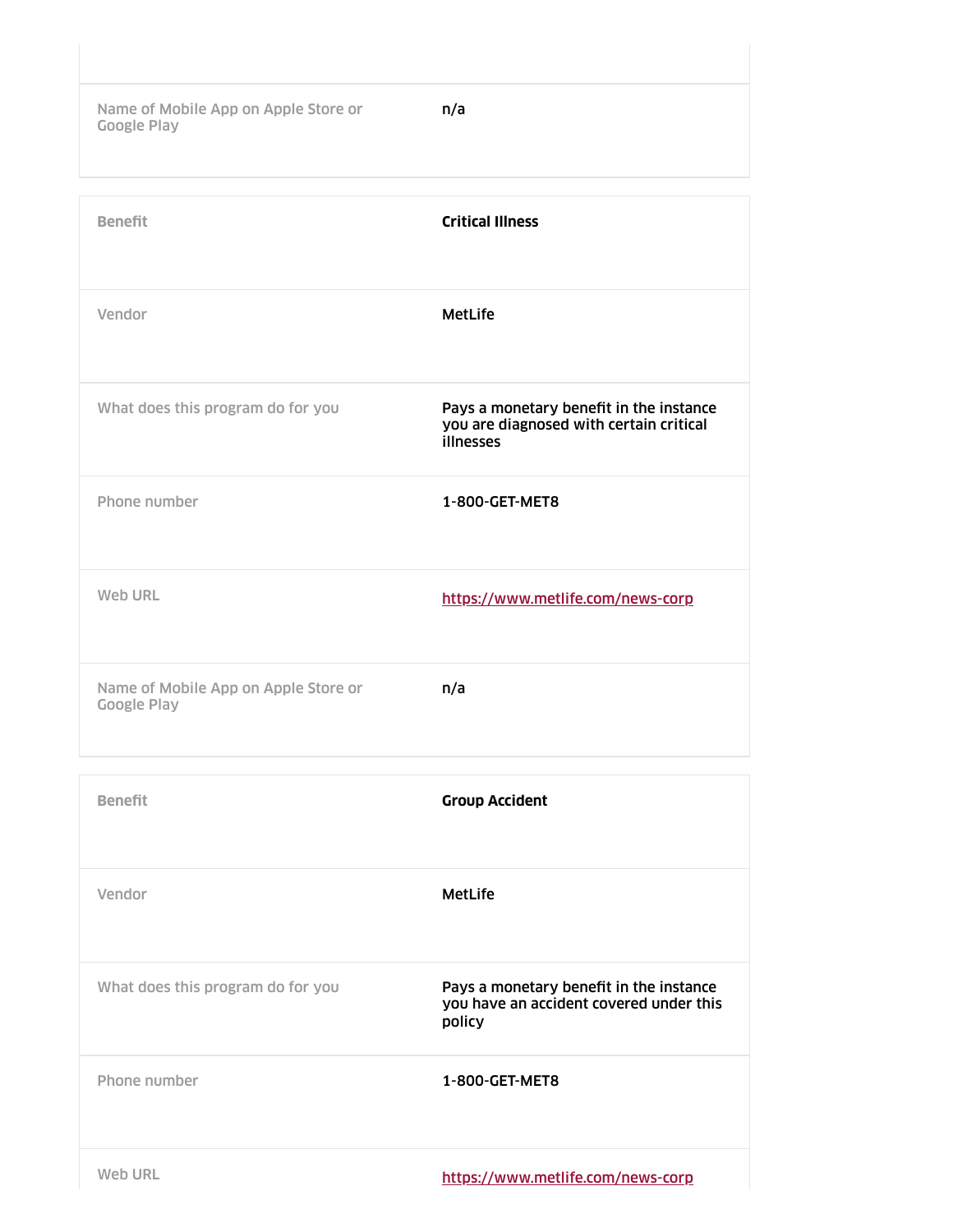Name of Mobile App on Apple Store or **n/a** Google Play

| <b>Benefit</b>                                             | <b>Hospital Indemnity</b>                                  |
|------------------------------------------------------------|------------------------------------------------------------|
| Vendor                                                     | <b>MetLife</b>                                             |
| What does this program do for you                          | Pays a monetary benefit to offset<br>hospitalization costs |
| Phone number                                               | 1-800-GET-MET8                                             |
| Web URL                                                    | https://www.metlife.com/news-corp                          |
| Name of Mobile App on Apple Store or<br><b>Google Play</b> | n/a                                                        |

| <b>Benefit</b>                    | <b>Auto &amp; Home</b>                                                                          |
|-----------------------------------|-------------------------------------------------------------------------------------------------|
| Vendor                            | <b>MetLife</b>                                                                                  |
| What does this program do for you | Group discounts on auto and home owner<br>/ rental insurance policies through<br><b>MetLife</b> |
| Phone number                      | 1-800-GET-MET8                                                                                  |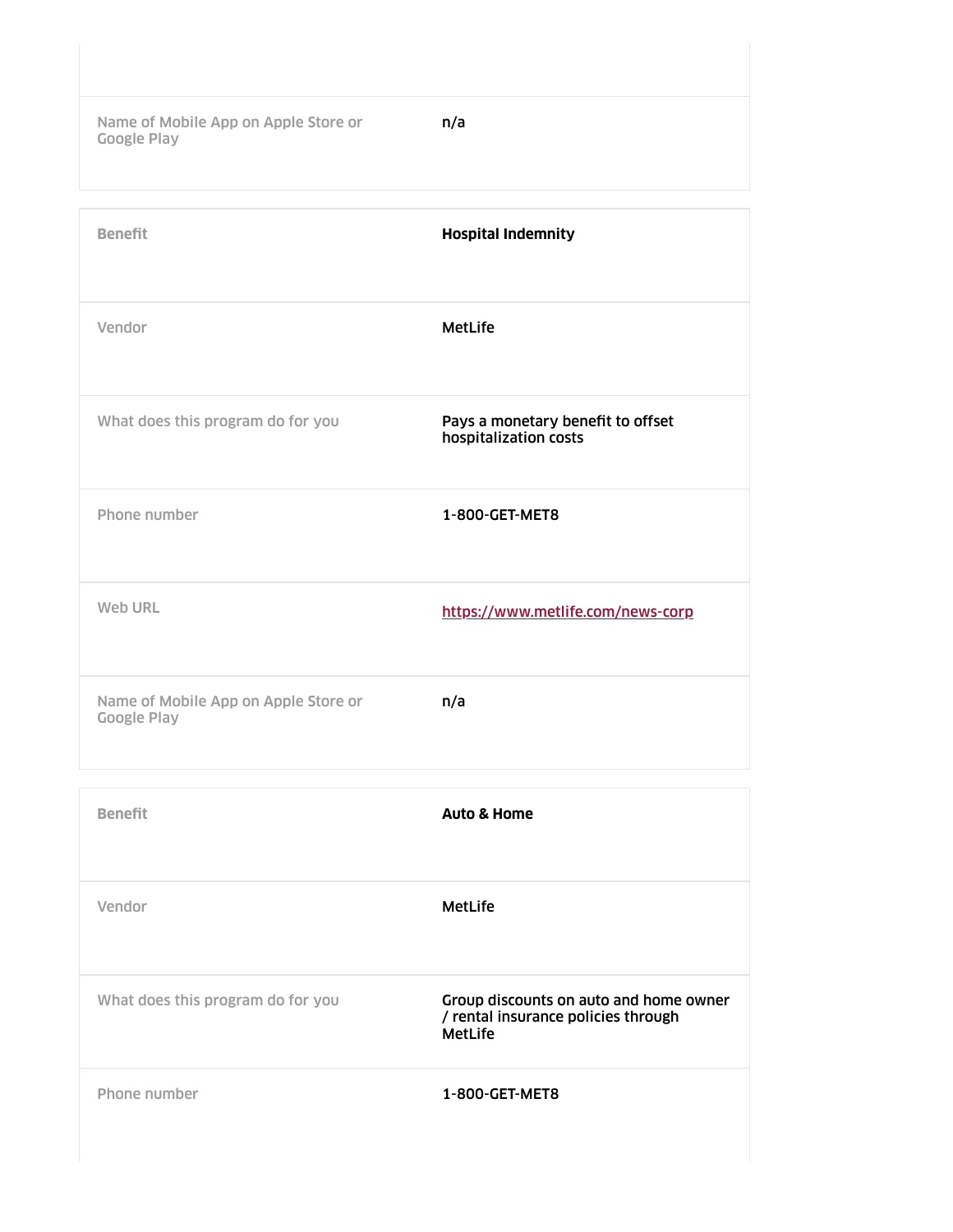| Web URL                                                    | https://www.metlife.com/news-corp |
|------------------------------------------------------------|-----------------------------------|
| Name of Mobile App on Apple Store or<br><b>Google Play</b> | n/a                               |
|                                                            |                                   |
| <b>Benefit</b>                                             | <b>Pet Insurance</b>              |

| Vendor                                              | MetLife                                             |
|-----------------------------------------------------|-----------------------------------------------------|
| What does this program do for you                   | Group discount on pet medical insurance<br>policies |
| Phone number                                        | 1-800-GET-MET8                                      |
| Web URL                                             | https://www.metlife.com/news-corp                   |
| Name of Mobile App on Apple Store or<br>Google Play | n/a                                                 |

| <b>Benefit</b>                    | <b>Identity Theft</b>                                                      |
|-----------------------------------|----------------------------------------------------------------------------|
| Vendor                            | <b>LifeLock by Norton</b>                                                  |
| What does this program do for you | To enroll or enquire about our Identity<br>Theft benefit through LifeLock. |
| Phone number                      | 1-800-607-9174                                                             |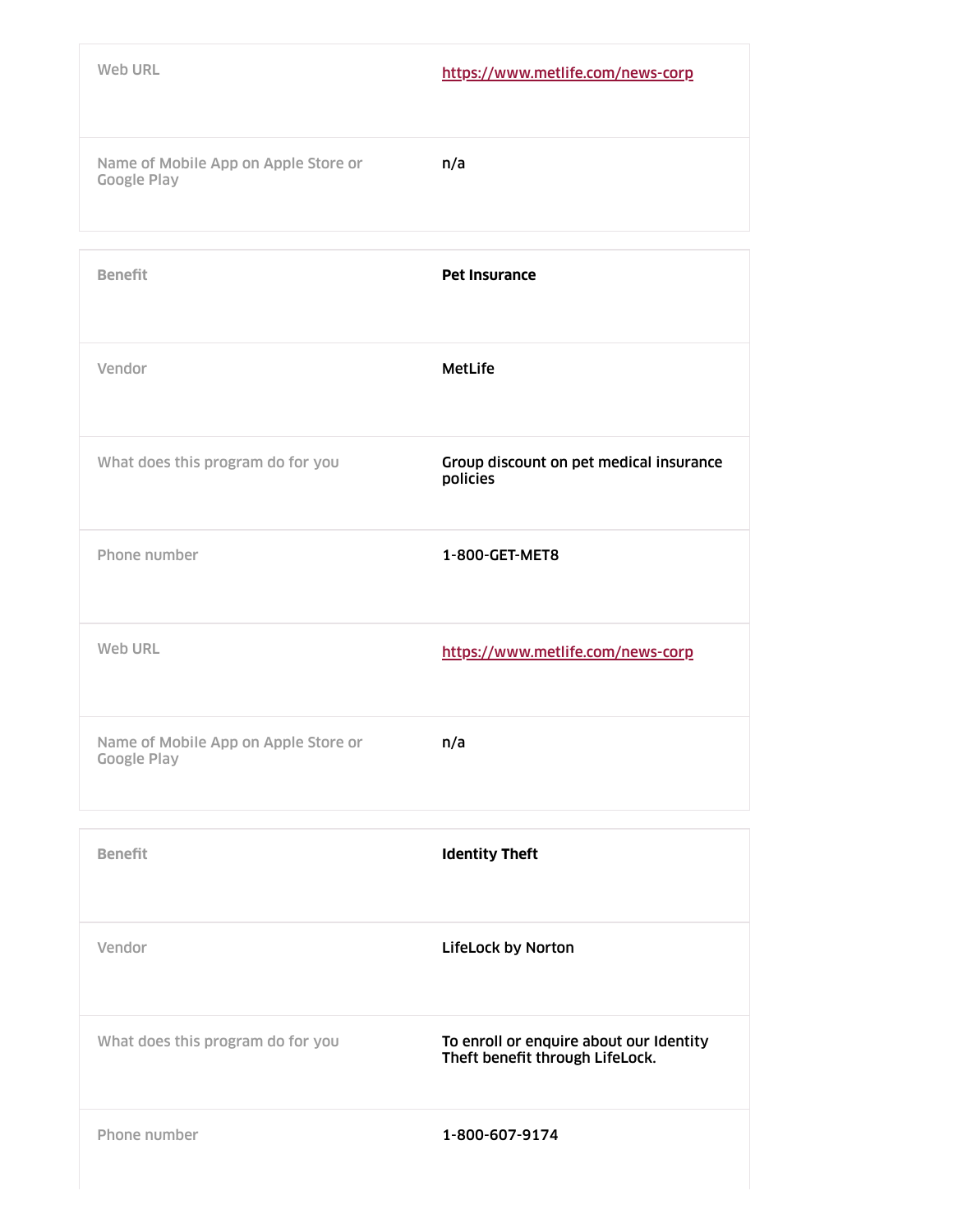| Web URL                                                    | www.my.norton.com                                                                                                                               |
|------------------------------------------------------------|-------------------------------------------------------------------------------------------------------------------------------------------------|
| Name of Mobile App on Apple Store or<br><b>Google Play</b> | n/a                                                                                                                                             |
| <b>Benefit</b>                                             | <b>Legal Benefits</b>                                                                                                                           |
| Vendor                                                     | <b>MetLife</b>                                                                                                                                  |
| What does this program do for you                          | Access to a group legal benefit for a wide<br>variety of legal matters like accident<br>resolution, will planning, real estate<br>closings etc. |
| Phone number                                               | 1-800-821-6400                                                                                                                                  |
| Web URL                                                    | https://www.metlife.com/news-corp                                                                                                               |
| Name of Mobile App on Apple Store or<br><b>Google Play</b> | n/a                                                                                                                                             |

| <b>Benefit</b>                    | 529 Plans                                                     |
|-----------------------------------|---------------------------------------------------------------|
| Vendor                            | Gradifi                                                       |
| What does this program do for you | Employees can contribute to 529 through<br>payroll deductions |
| Phone number                      | 1-844-Gradifi                                                 |